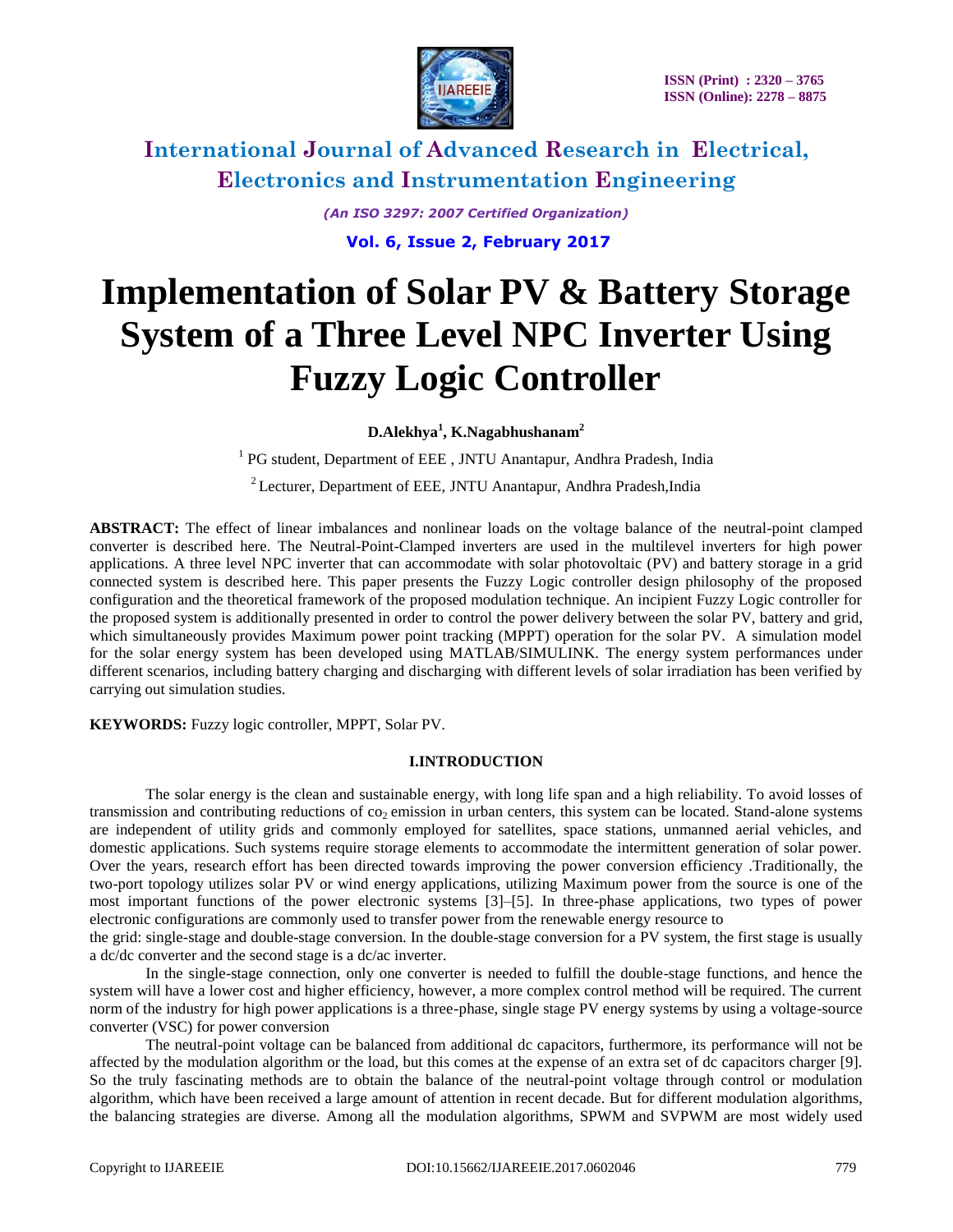

*(An ISO 3297: 2007 Certified Organization)*

### **Vol. 6, Issue 2, February 2017**

methods. For SPWM algorithm, the strategy to achieve neutral-point balance is by injecting appropriate zero-sequence signal to modulation signal [10], [11]. Due to the drawback of low dc voltage utilization, at present the studies mainly focus on the neutral-point balancing control strategies under the SVPWM algorithm.

A variety of strategies has been introduced to balance the neutral-point voltage under SVPWM. [12] and [17] alternatively select the positive and negative small vectors in every new switching cycle. However, these strategies can work only in the case of perfectly balanced load and would have difficulties to recover from load transients. Hysteresisband control [4] is a most widely used closed-loop neutral-point voltage control strategy, which requires the knowledge of the current direction of each phase. Based on that information, the small vectors will move the neutral-point voltage in the direction opposite from the direction of unbalance.

This method avoids using conventional medium vectors which have an uncontrollable influence on the neutralpoint voltage, but it has the drawback of low dc voltage utilization. The other approach is to improve the neutral-point voltage control strategy. As mentioned before, hysteresis-band control is the most widely used closed-loop control strategy, but its capability to restrain the low-frequency ripples is not satisfactory, especially at high modulation index condition. [16] Proposed a proportional control strategy based on small-signal model of neutral-point current, however, the capability to restrain the voltage ripples is also limited. This paper proposes a novel neutral-point voltage balance control strategy under the SVPWM algorithm, which not only can eliminate the voltage drifts, but also can minimize the voltage ripples.

The most commonly used multilevel topology is the diode clamped inverter, in which the diode is used as the clamping device to clamp the dc bus voltage so as to achieve steps in the output voltage. According to the original invention, the concept can be extended to any number of levels by increasing the number of capacitors. Early descriptions of this topology were limited to three-levels where two capacitors are connected across the dc bus resulting in one additional level. The additional level was the neutral point of the dc bus, so the terminology neutral point clamped (NPC) inverter was introduced.

### **II. PROPOSED TOPOLOGY TO INTEGRATE SOLAR PV AND BATTERY STORAGE AND ITS ASSOCIATED CONTROL**

### *Proposed Topology to Integrate Solar PV and Battery*

Storage Using a Three-Level Inverter



### **Fig.1 General diagram of a grid connected three-wire three-level inverter**

The converter studied in this paper is a Neutral-Point-Clamped three-level converter with three bridge legs. "Threelevel" means that each bridge leg, A, B and C can have three different voltage states .Here switch 1 and 3 on each leg are complementary, which means that when switch 1 is on, switch 3 is off and vice versa. Switch 2 and 4 is the other complementary switching pair.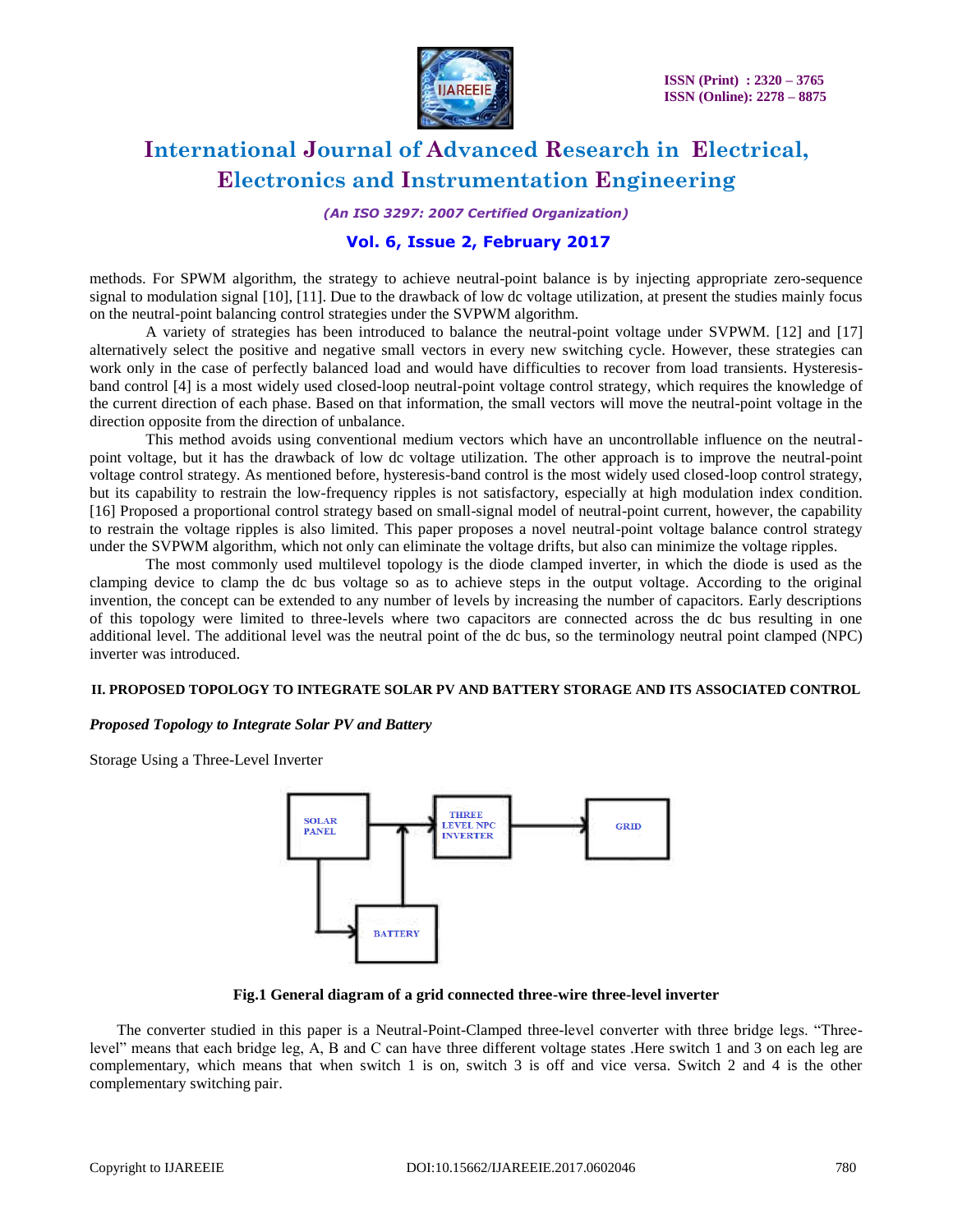

*(An ISO 3297: 2007 Certified Organization)*

### **Vol. 6, Issue 2, February 2017**



Fig.2 Three level inverter NPC inverter

If each of the capacitors has a constant voltage of  $0.5 \text{ U}_{dc}$ , then having the two upper switches on will give an output voltage of  $U_{dc}$  compared to level 0, switch 2 and 3 on will give 0.5  $U_{dc}$  and by having the two lower switches on, an output voltage of 0 will occur. In addition to these three states there is a forbidden state where the first switch is on while the second is off.

| Leg State | $\rm U_{\rm a0}$ | $T_{a1}$   | $T_{a2}$       | $T_{a3}$   | $T_{a4}$       |
|-----------|------------------|------------|----------------|------------|----------------|
|           | $U_{dc}$         | <b>ON</b>  | 0 <sub>N</sub> | <b>OFF</b> | <b>OFF</b>     |
|           | $0.5 U_{dc}$     | <b>OFF</b> | 0 <sub>N</sub> | <b>ON</b>  | <b>OFF</b>     |
|           |                  | <b>OFF</b> | <b>OFF</b>     | <b>ON</b>  | 0 <sub>N</sub> |

### **Table 1: Bridge leg voltages at different combinations of switch states**

### **III. SPACE VECTOR PWM**

 Space vector PWM is a popular modulation method for converters, due to its low harmonics and increased linear range .The theory of space vector is that phase A, B and C has a permanent position to each other in the vector space, phase shifted with 120 degrees. This can be seen in Fig.  $3 U_a$ ,  $U_b$  and  $U_c$ .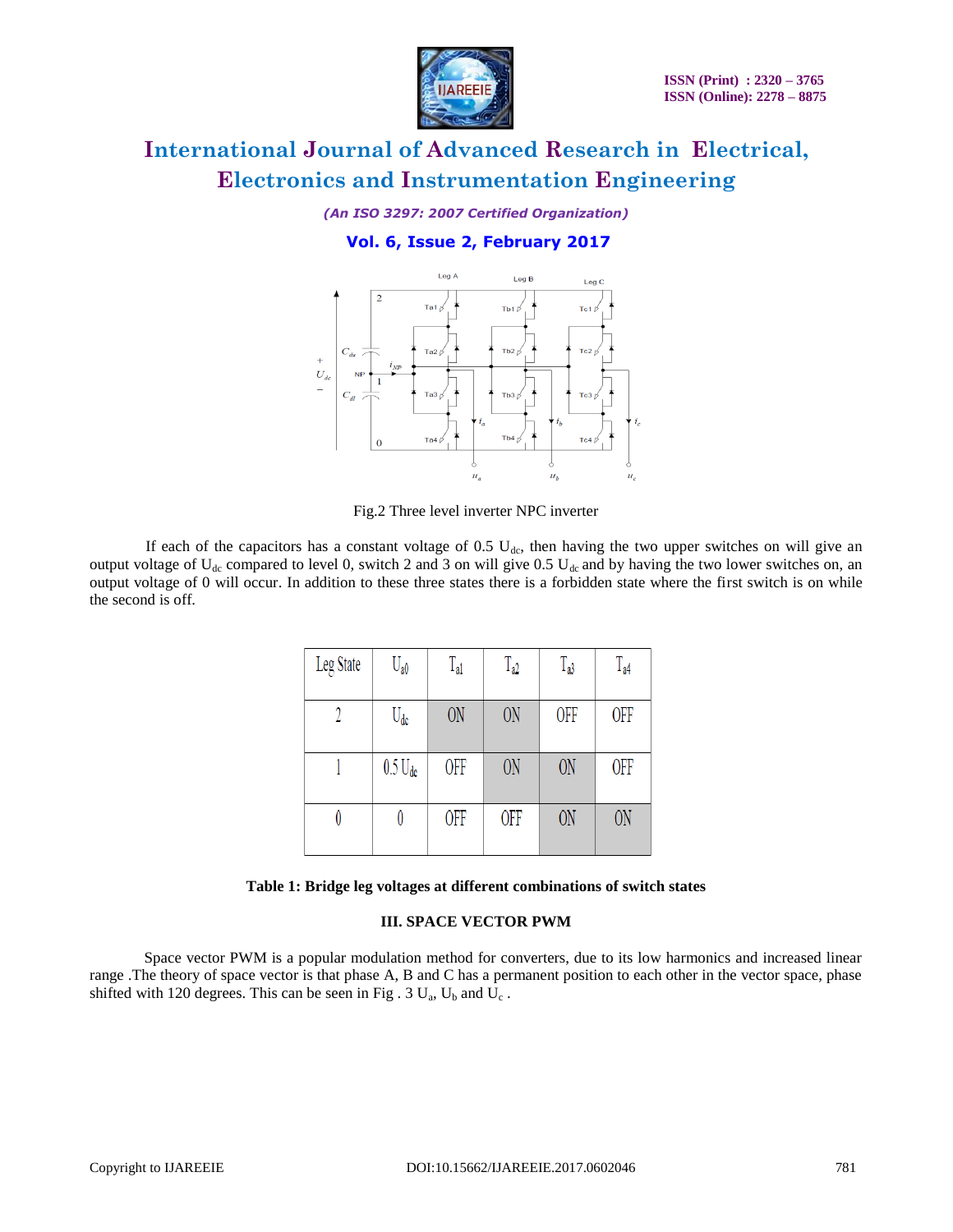

*(An ISO 3297: 2007 Certified Organization)*

### **Vol. 6, Issue 2, February 2017**



**Fig.3: Space vector diagram for a three-level converter**

The reference voltage is defined as for a two-level converter there exist eight switching states. Two of these states are zero vectors, which gives seven different states that can be used to generate the wanted output voltage. A zero vector is when all the bridge legs are connected to the same point and all of the line-to-line voltages are zero. The six non-zero vectors have all the same amplitude, but different angles. By using these vectors in a correct manner the average of them will be the reference vector, by saying that the switching frequency is much higher than the fundamental frequency. A three-level converter has 27 vectors that can be used to create the desired voltage, with 19 different states, which can be seen in Fig 3.

It is starting off with vector 000 and moving on to 100 and so on, such that there is one switching transition between every new vector, for instance not to use the order 000, 200, 100 and 210. With this switching pattern all the vectors are being used, and the possibility of using the vector redundancy is maximized. The major drawback of using all of the vectors is that there will be an increase in the switching losses. At least should either 000 or 222 be removed since they give the same state. Hence other methods should be considered such that the switching losses may be reduced. The method that would require the least amount of commutations having the reference vector could be 222, 221, 211, 221 and 222 which is defined as modified space vector modulation according to [17], while the classical method is 222, 221, 211, 111, 211, 221 and 222. Even though the modified version has less switching transitions, it is concluded in [17] that the method produces more harmonics in the lower modulation area compared to classical space vector modulation, and thus the classical version is preferred.In [17] it is suggested that there are two switching patterns that could be used alternatively.

First 111, 211, 221 and 222, and the second alternative is 111, 110, 100 and 000. It is shown in [18] and [19] that natural balancing occurs at steady-state if there is resistance in the phase loads and if correct switching frequency is chosen. Hence this last alternative could be used if the correct conditions are present. If not, then at least one vector pair should be used during one switching period. Then the switching pattern with the classical method would look like 222, 221, 211, 111 and 110. This switching pattern improves the balancing possibilities, but if the balancing algorithm should be optimized the switching pattern in Figure 3 has to be used, but 222 should be skipped.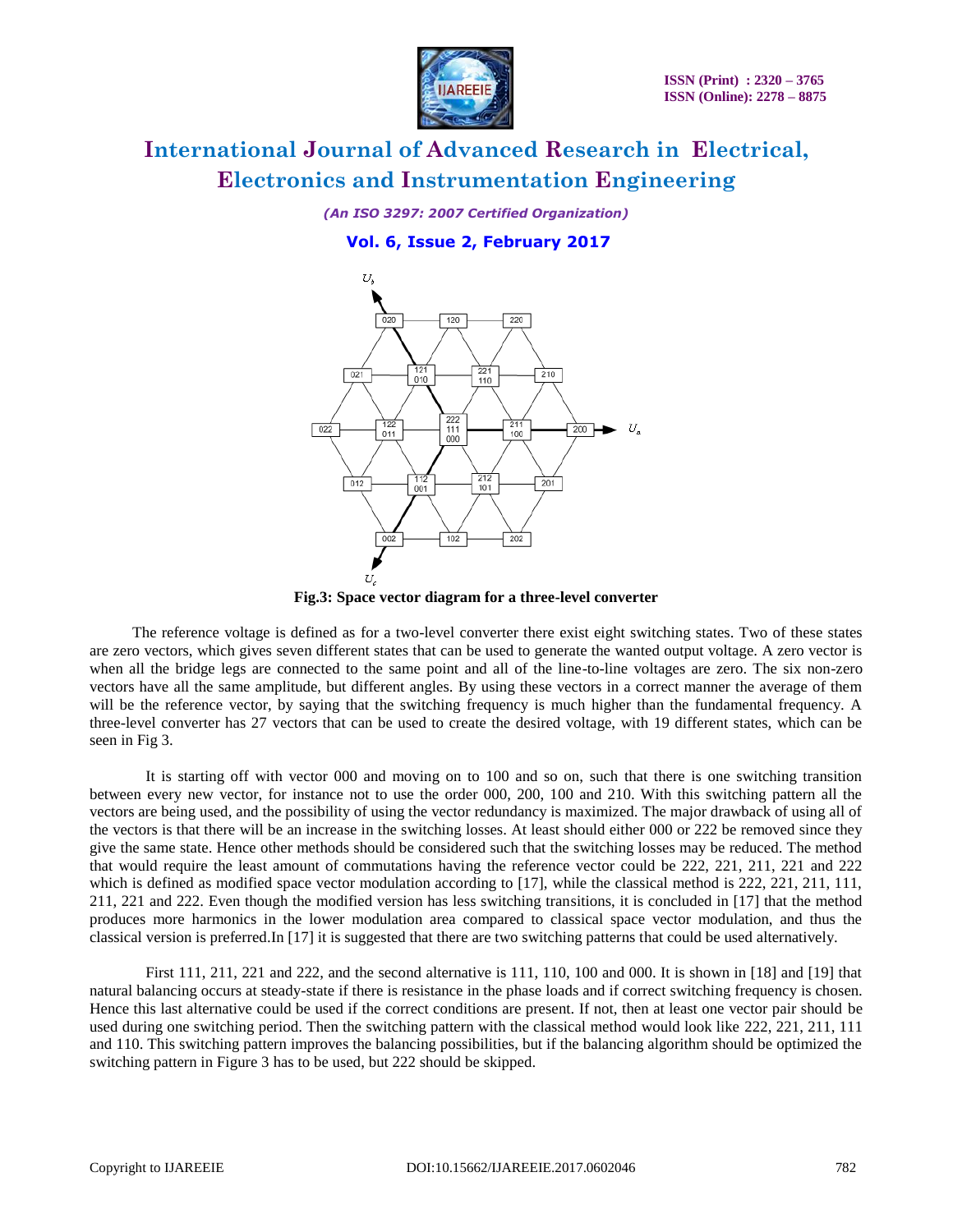

*(An ISO 3297: 2007 Certified Organization)*

### **Vol. 6, Issue 2, February 2017**

### **IV. FUZZY LOGIC CONTROLLER**

Fuzzy logic uses fuzzy set theory, in which a variable is member of one or more sets, with a specified degree of membership. Fuzzy logic allow us to emulate the human reasoning process in computers, quantify imprecise information, make decision based on vague and in complete data, yet by applying a "defuzzification" process, arrive at definite conclusions[14-16].

The FLC mainly consists of three blocks

- Fuzzification
- Inference
- Defuzzification
- $\bullet$



### **Fig. 4 Block Diagram of a Fuzzy Logic Controller**

### **RULES:**

 If input is NEGATIVE then output is POSITIVE If input is ZERO then output is ZERO If input is POSITIVE then output is NEGATIVE



**Fig..5 Fuzzy Inputs and Outputs**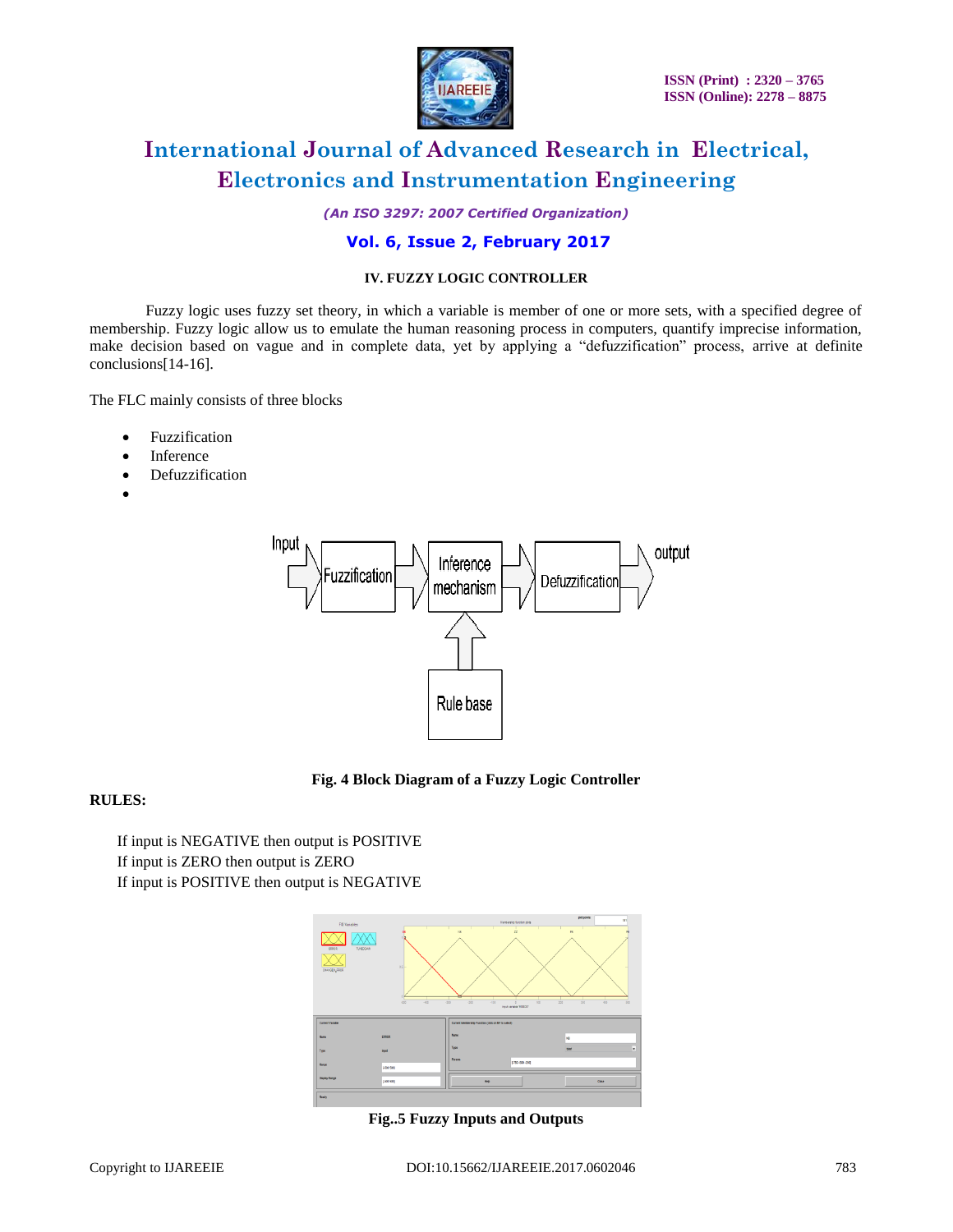

*(An ISO 3297: 2007 Certified Organization)*

### **Vol. 6, Issue 2, February 2017**

### **V. MATLAB MODEL OF THE SOLAR PV SYSTEM AND PROPOSED TECHNOLOGY**

The solar PV system consists of PV module, NPC Three level inverters, MPPT control, Fuzzy Logic Control and a load. The single solar PV module consists of parallel solar cells, which is used to increasing the voltage and current. The output of solar PV module current is given to the input of a current controlled source. The single solar cell does not provide the maximum power, so the numbers of solar cells are connected in parallel and improve the output power. The output power system is connected to boost converter and to track the maximum power using Fuzzy logic controller The voltage supplied by the PV module does not have constant values, but it fluctuates according to the atmospheric conditions such as solar irradiance and temperature. The output voltage and current of the PV panel are measured and fed to the fuzzy based MPPT control unit for maximum power tracking. Based on the change of power with respect to the change of voltage  $\frac{dp}{dp}$ and  $\overline{dv}$ 

 $\Delta \frac{dp}{dx}$  $\frac{dp}{dr}$ fuzzy system determines the voltage reference of

The PWM (Pulse Width Modulation) signal.

TABLE II PARAMETERS OF THE SIMULATED SYSTEM

|      |    |        | ╌     |                     |
|------|----|--------|-------|---------------------|
| 60 N | mH | 1000uf | 500uH | QCD <sub>II</sub> H |

 Three, series-connected PV modules are used in the simulation. The mathematical model of each of the PV units is given in [21] and used in the simulation where *Isc* is the short circuit current of the PV. In the simulation, it is assumed that *Isc* will change with different irradiances. With a solar irradiation of 1000 W/m2*, Isc* is equal to 6.04 A and the open circuit voltage of the PV panels will be

equal to  $V_{oc}$  = 44V. The main parameters of the simulated system are given in Table II.  $G_2$  must be much more than $G_1$  in order to achieve the MPPT condition and to have the flexibility to charge and discharge of the battery. Based on our experiments, any value more than 100 is suitable for this ratio. On the other hand, because the ratio of  $G_2/G_1$  will only affect the short-vector selection, increasing this ratio wills not affect other results. This value has been selected to be 200 to 1 have good control on *Vdc*.

The role of  $L<sub>b</sub>$  is to smooth the battery current, especially in the transient condition. A wide range of values are acceptable for the inductor value, however, decreasing its value will increase the current overshoot of the battery. Also, its value is dependent of its adjacent capacitor value and its transient voltages. Due to the practical considerations (such as size and cost), the value of  $L<sub>b</sub>$  is preferred to be low and has been chosen to be 5 mH based our simulation studies. Then at LCL filter values are  $R = 3\Omega$  and  $L = 14$ uf.

For theoretical purposes, two different scenarios have been simulated to investigate the effectiveness of the proposed topology and the control algorithm using a step change in the reference inputs under the following conditions:

1) The effect of a step change in the requested active underactive power to be transferred to the grid when the solar irradiance is assumed to be constant.

2) The effect of a step change of the solar irradiation when the requested active and reactive power to be transmitted to the grid is assumed to be constant.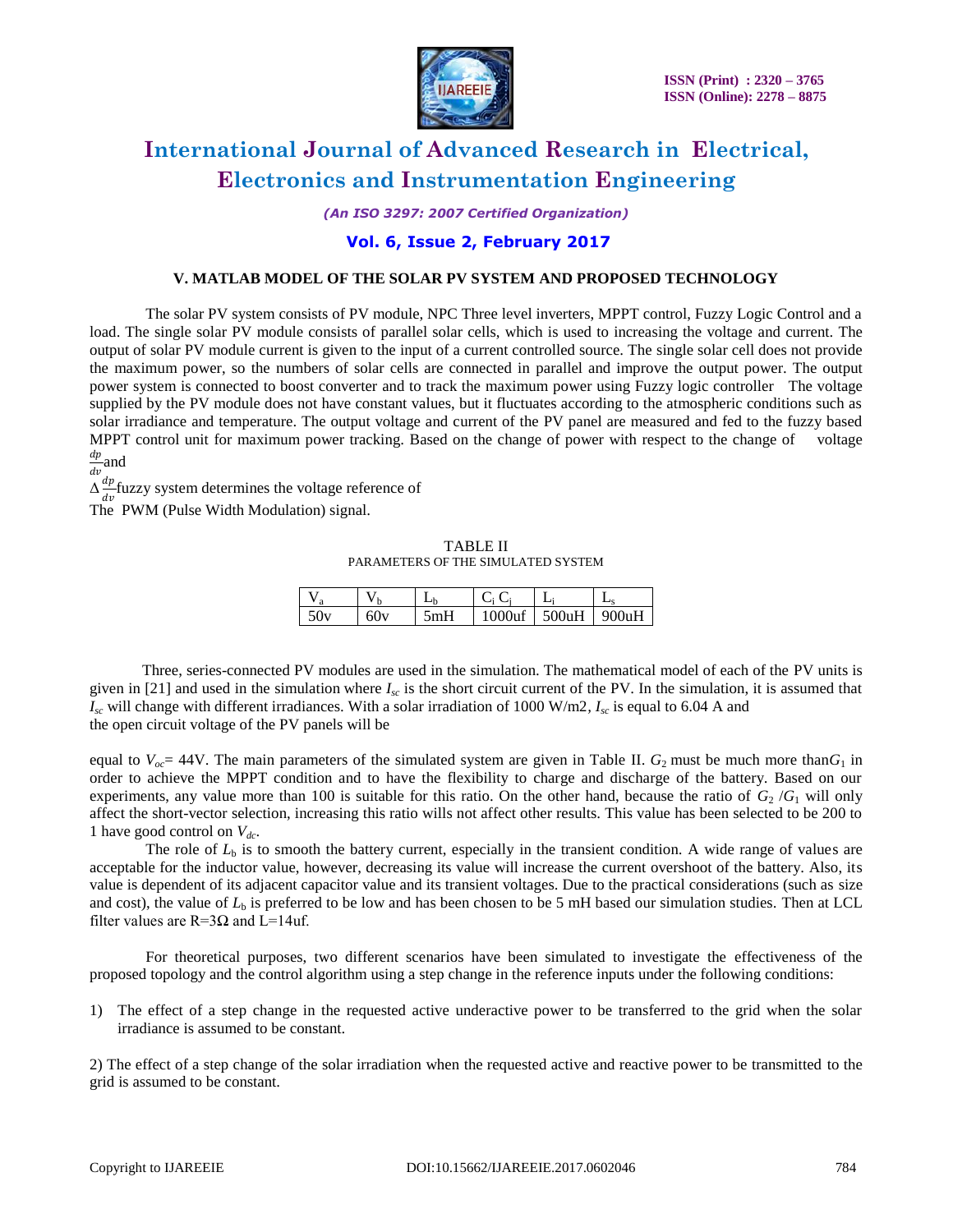

*(An ISO 3297: 2007 Certified Organization)*

### **Vol. 6, Issue 2, February 2017**

Simulations have been carried out using MATLAB/Simulink to verify the effectiveness of the proposed topology and control system. An *LCL* filter is used to connect the inverter to the grid. In a practical system, a slope controlled change in the reference input is usually used rather than a step change to diminish the risk of mathematical internal calculation errors when working with a limited precision microprocessor system and also to prevent the protection system activation. Furthermore, in practical situations, the inputs of the systems normally do not change instantaneously as a step change, such as the sun irradiation. With this practical application in mind, the proposed system is

requested active power to be transferred to the grid when the solar irradiance is assumed to be constant.



### **VI.SIMULATION RESULTS**

Fig 6. Simulated results for the first scenario. (a) Active power injected to the grid. (b) Reactive power injected to the grid. (c) PV module DC voltage.(d) Battery current. (e) Inverter AC current. (f) Grid current.

 Fig.6 shows the results of the first scenario simulation. Fig.6(a) and (b) shows that the proposed control system has correctly followed the requested active and reactive power, and Fig. 6(c) shows that the PV voltage has been controlled accurately to obtain the maximum power from the PV module. Fig.6 (d) shows that battery is discharging when the grid power is more than the PV power, and it is charging when the PV power is more than the grid power. Fig. 6(d) shows that the battery discharges when the power generated by the PV is insufficient, signifying that the battery is being charged from the extra power of the PV module. Fig. 6(e) shows the inverter ac-side currents, and Fig. 6(f) shows the grid-side currents. The simulation results in Fig. 6 show that the whole system produces a very good dynamic response.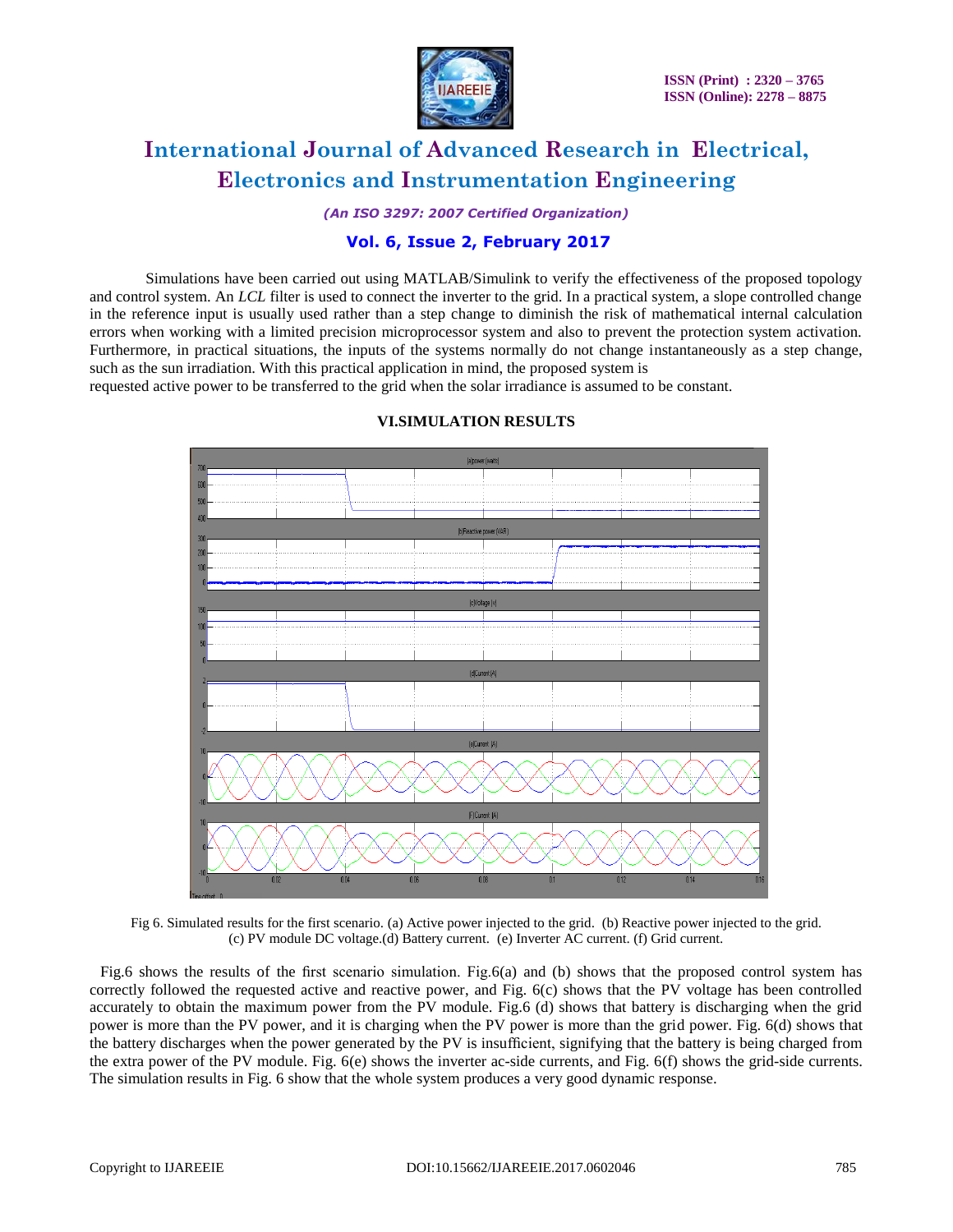

*(An ISO 3297: 2007 Certified Organization)*

### **Vol. 6, Issue 2, February 2017**



### Fig .6.1 (a)



Fig .6.1(b)



Figure 6.1 show that Fuzzy Logic controller can achieve the less THD Values (1.83%) when compared with normal PI Controller (i.e.13.26%) .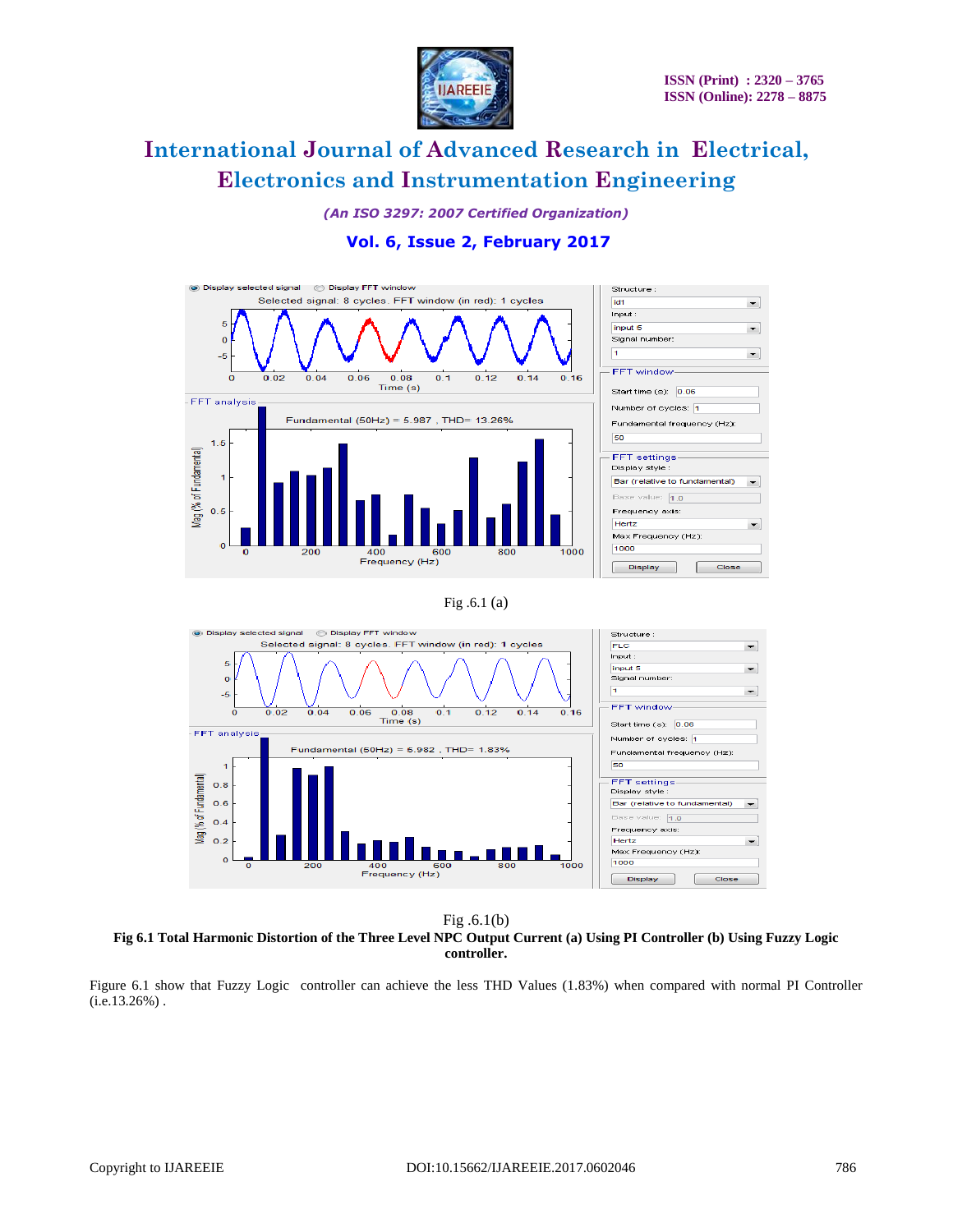

*(An ISO 3297: 2007 Certified Organization)*

# id Grid sin

## **Vol. 6, Issue 2, February 2017**

**Fig.7.Simulated results for the second scenario.**

**(a) Active power injected to the grid. (b) PV module DC voltage. (c) Battery currents. (d) Grid side currents. (e) Grid side Phase.(i)voltage and its current**

 Fig.7 shows the results of the second scenario simulation. Fig. 7(a) shows that the inverter is able to generate the requested active power. Fig. 7(b) shows that the PV voltage was controlled accurately for different solar irradiation values to obtain the relevant maximum power from the PV modules. Fig.7 (c) shows that the charging and discharging of the battery are correctly performed. The battery has supplemented the PV power generation to meet the requested demand by the grid .Fig.7 (d) illustrates that the quality of the waveforms of the grid-side currents are acceptable, which signifies that the correct PWM vectors are generated by the proposed control strategy. By using the proposed strategy, the inverter is able to provide a fast transient response. Fig. 7(e) shows the a-phase voltage and current of the grid, which are always in-phase signifying that the reactive power is zero at all times.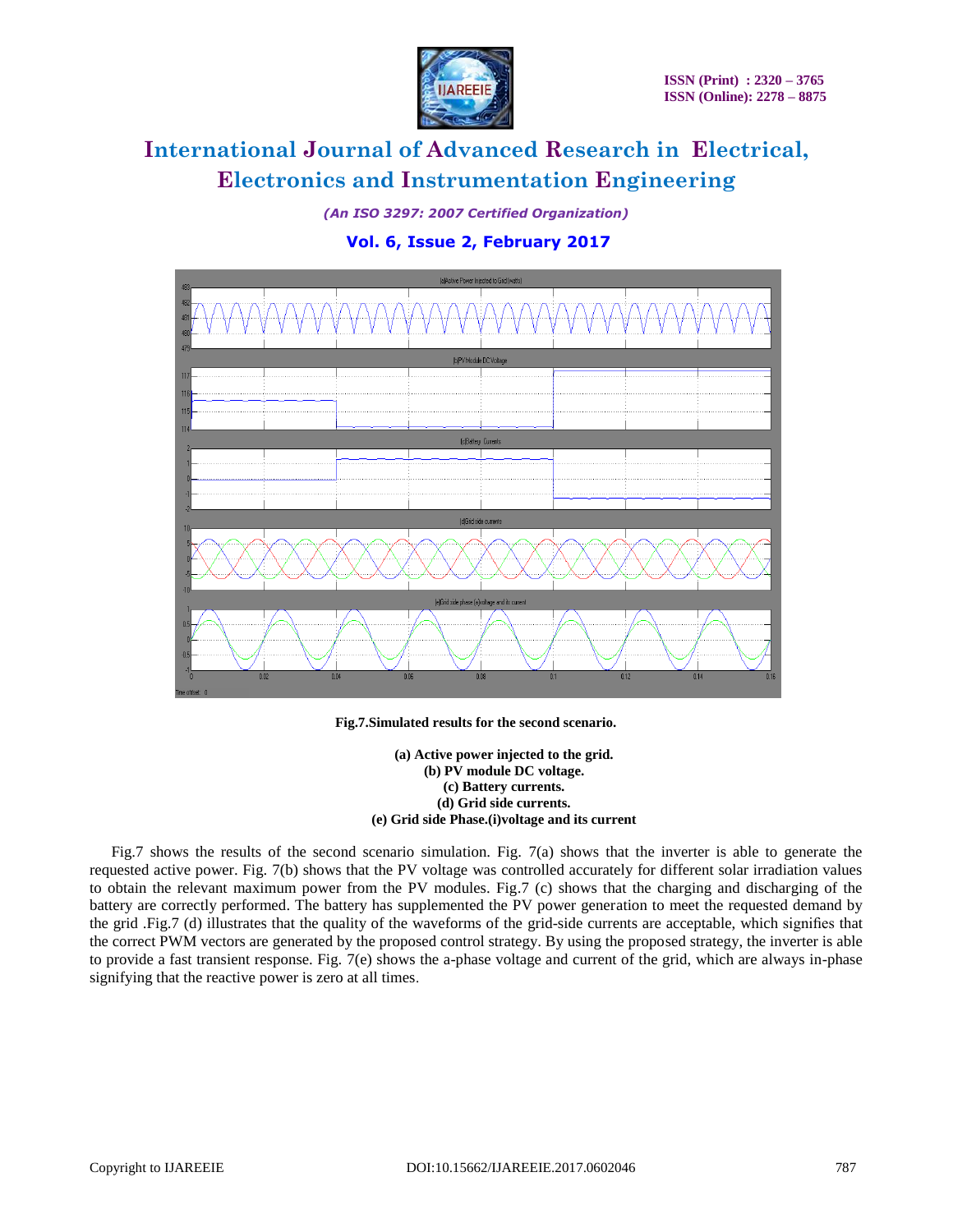

*(An ISO 3297: 2007 Certified Organization)*

### **Vol. 6, Issue 2, February 2017**



Fig.8. Simulated result for third scenario.

(a) Active power injected to the grid. (b) Battery current. (c) Grid side currents

 Fig. 8(a) shows that the active power transmitted to the grid reduces and follows the requested active power.Fig.8 (b)shows the battery current which is a reduced power transmission to the grid with a constant PV output, the battery charging current is increased and finally fixed . Fig. 8(c) shows the ac inverter currents slowly decreasing and finally stays constant. During this simulation, the dc voltage is set to have a MPPT requirement. It is important to note that during the simulations, the dc bus is working under unbalanced condition because the battery voltage during the simulation is equal to 60 V, and therefore, this particular scenario will not allow equal capacitor voltages.

### **VII. CONCLUSION**

In this paper, Design & Analysis of Solar PV & Battery Storage System of a Three – Level NPC Inverter Using Fuzzy Logic Controller has been implemented and simulated in MATLAB/Simulink. Fuzzy Logic controller that can generate the correct ac voltage under unbalanced dc voltage conditions has been proposed. The proposed system as also been extant in order to control the power flow between solar PV, battery, and grid connected systems, and simultaneously MPPT operation is performed. The effectiveness of the proposed topology was tested using MATLAB/SIMULINK and results are presented. The MATLAB results demonstrate that the proposed system is able to control ac-side current, and battery charging and discharging currents at different levels of solar irradiation. The Proposed Fuzzy Logic control Strategy concludes that, the THD value of the inverter AC current decreases from 13.26% to

### **REFERENCES**

1.26%.This will result in lower cost, better efficiency and increased flexibility of power flow control.

[1] Basu, K. and Mohan, N. 2014. "A high-frequency link singlestage PWM inverter with common-mode voltage suppression and source-based commutation of leakage energy,"IEEE Trans. Power Electron., vol. 28, no. 8, pp. 3907– 3918, Oct.